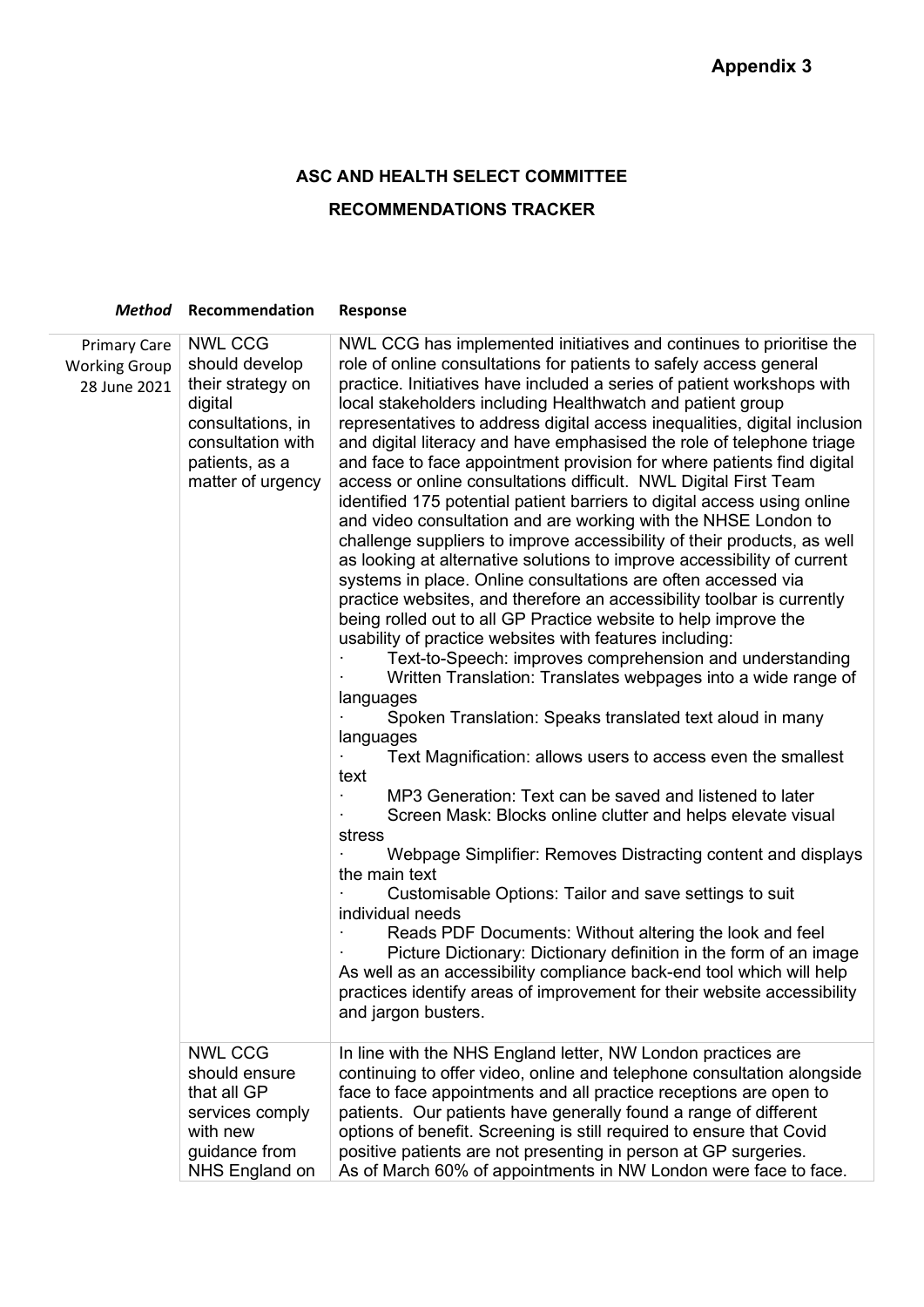| the required<br>provision of face-<br>to-face<br>appointments.                                                                                                                                                                                                                       | NW London continue to use feedback from patients to begin building<br>a digital inclusion checklist which will be used for future procurements<br>of digital consultation tools and future service design of digital access<br>in primary care.                                                                                                                                                                                                                                                                                                                                                                                                                                                                                                                                                                                                                                                                                                                                                                                                                                                                                                                                                                                                                                                                                                                                |
|--------------------------------------------------------------------------------------------------------------------------------------------------------------------------------------------------------------------------------------------------------------------------------------|--------------------------------------------------------------------------------------------------------------------------------------------------------------------------------------------------------------------------------------------------------------------------------------------------------------------------------------------------------------------------------------------------------------------------------------------------------------------------------------------------------------------------------------------------------------------------------------------------------------------------------------------------------------------------------------------------------------------------------------------------------------------------------------------------------------------------------------------------------------------------------------------------------------------------------------------------------------------------------------------------------------------------------------------------------------------------------------------------------------------------------------------------------------------------------------------------------------------------------------------------------------------------------------------------------------------------------------------------------------------------------|
| <b>NWL CCG</b><br>should reactivate<br>fully the patient<br>participation<br>groups for all<br>surgeries in the<br>borough.                                                                                                                                                          | The NWL Digital Principles:<br>• Patients will still be able to access care via traditional methods,<br>such as phone and face-to-face appointments.<br>• Patient safety, confidentiality and wellbeing remains a priority when<br>developing digital access to care.<br>• Digital access to healthcare should not affect the patient's<br>relationship with their GP practice or change the care that the<br>receive.<br>• Patient feedback and suggestions will always be listened to and will<br>help develop the service to remain inclusive to all patients, where<br>possible.<br>• North West London will work with all patient groups to understand<br>the barriers to using digital services and reduce health inequalities.<br>. North West London will work with healthcare staff, clinicians, PPGs,<br>voluntary sector and community organisations to understand the<br>needs of local patients and to support their use of digital tools.<br>• Digital tools and access to services will support North West London<br>priorities, such as extended access and social prescribing.<br>. North West London will ensure that all technology suppliers are held<br>to account, and challenge products to be as digitally inclusive as<br>possible to meet the needs of the local patient population.<br>We would welcome closer working with the council and patient |
|                                                                                                                                                                                                                                                                                      | representatives.                                                                                                                                                                                                                                                                                                                                                                                                                                                                                                                                                                                                                                                                                                                                                                                                                                                                                                                                                                                                                                                                                                                                                                                                                                                                                                                                                               |
| <b>NWL CCG</b><br>should develop a<br>prevention<br>strategy utilising<br>digital<br>communication<br>channels and all<br>appropriate<br>means of<br>communication<br>with patients/<br>residents to<br>reach out to them<br>and enable them<br>to improve their<br>health outcomes. | The NWL Digital Principles:<br>• Patients will still be able to access care via traditional methods,<br>such as phone and face-to-face appointments.<br>• Patient safety, confidentiality and wellbeing remains a priority when<br>developing digital access to care.<br>. Digital access to healthcare should not affect the patient's<br>relationship with their GP practice or change the care that the<br>receive.<br>• Patient feedback and suggestions will always be listened to and will<br>help develop the service to remain inclusive to all patients, where<br>possible.<br>• North West London will work with all patient groups to understand<br>the barriers to using digital services and reduce health inequalities.<br>• North West London will work with healthcare staff, clinicians, PPGs,<br>voluntary sector and community organisations to understand the<br>needs of local patients and to support their use of digital tools.<br>• Digital tools and access to services will support North West London<br>priorities, such as extended access and social prescribing.<br>. North West London will ensure that all technology suppliers are held<br>to account, and challenge products to be as digitally inclusive as<br>possible to meet the needs of the local patient population.                                                                 |